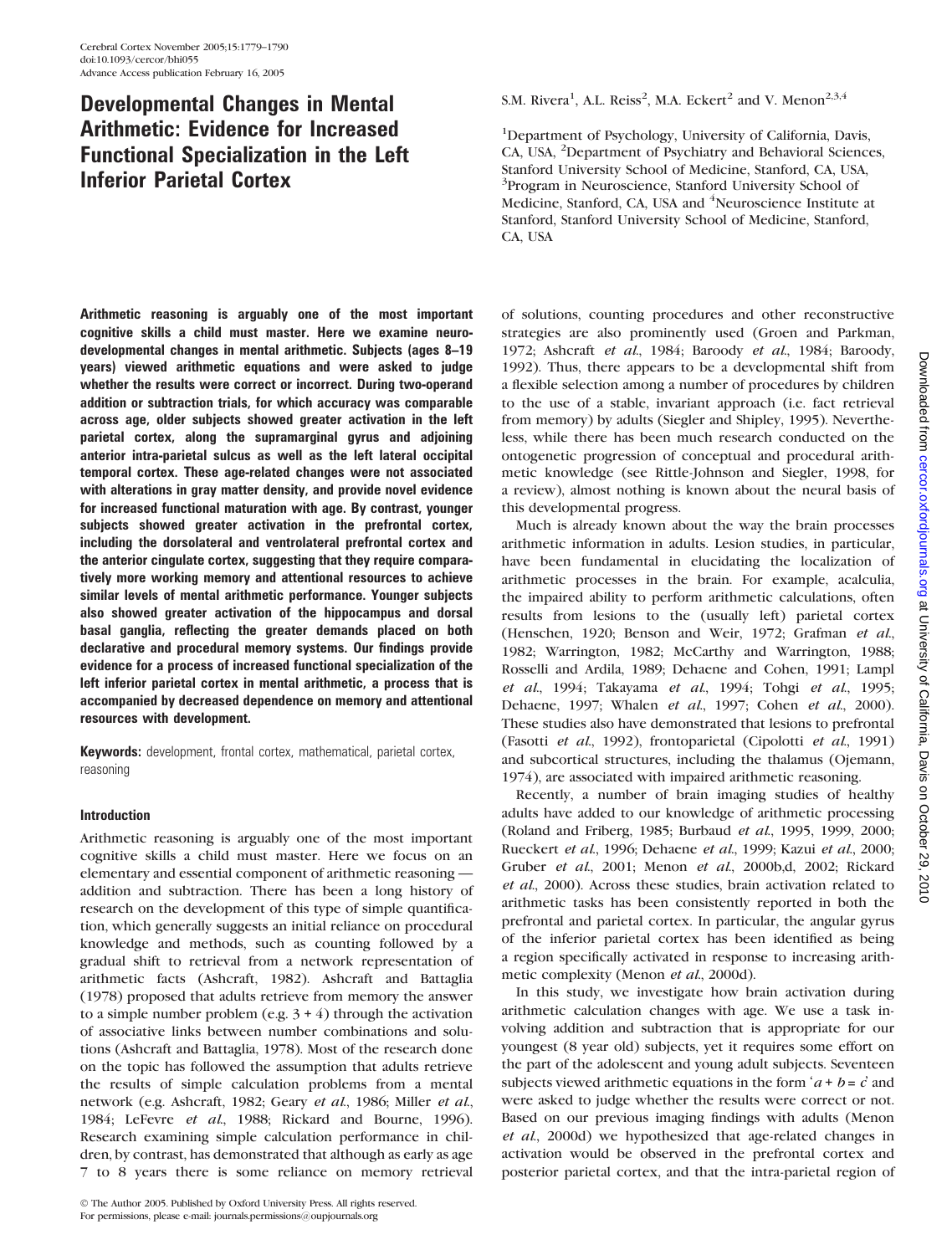the posterior parietal cortex, in particular, would show increased functional specialization for mental arithmetic with development. In addition to identifying brain regions that show increases and decreases in activation with age, we examine the relationship between age and the gray matter density (GMD) in those regions, and provide for the first time data on the relationship between functional maturation and structural changes with age.

# Materials and Methods

## Subjects

Seventeen healthy, right-handed subjects (6 males and 11 females; ages 8.53–19.03 years; mean age 13.67) participated in the study after they (or their guardian) gave written informed consent. The lower age range for this study (8 years) was chosen as children at this developmental period are relatively facile at simple calculation, and memorization of addition and subtraction facts is commonly taught in school. Subjects had been recruited as typically developing controls for neurodevelopmental studies, and were screened for neurological, developmental and psychiatric disorders. The human subjects committee at Stanford University School of Medicine approved all protocols used in this study. Subjects were also assessed using the Wechsler Adult Intelligence Scale – 3rd edition (WAIS-III) or the Wechsler Intelligence Scale for Children – 3rd edition (WISC-III).

### Arithmetic Task Experimental Design

The experiment began with a 30 s rest epoch followed by six alternating 30 s experimental and control epochs. During the rest epoch, subjects passively viewed a blank screen. Each experimental epoch consisted of five trials in which two-operand addition or subtraction equations (randomly intermixed) with either a correct or an incorrect resultant (e.g.  $1 + 2 = 3$  or  $5 - 2 = 4$ ) were presented. Equations were chosen such that the result never added up to more than nine, so that correct answers were always single digit. Sixty percent of the results were correct and required a button press and the other 40% were incorrect. Of the incorrect-resultant trials, half of the equations had resultants that were one more than the correct answer, and the other half had resultants one less than the correct answer. Subjects were instructed to respond with a key press only if the resultant of the arithmetic equation was correct. Each control epoch consisted of five trials in which a string of five single digits (e.g. '6 1 2 3 4' or '5 2 0 3 1') was presented (see Fig. 1). Subjects were instructed to respond with a key press only when a zero appeared in the string of digits. Equal numbers of button presses were required for experimental and control trials. During experimental epochs the instruction 'Push if Correct' was displayed for the entire length of the epoch, in order to remind the subjects of the task they were to perform. During the control epochs the instruction 'Push for 0' was displayed during the entire length of the epoch. All experimental and control stimuli were presented for 5250 ms, with an inter-stimulus interval (ISI) of 750 ms.

## Behavioral Data Analysis

Due to equipment failure, behavioral data could not be obtained for one of the 17 subjects. For the remaining 16 subjects, the relationships between age and reaction time (RT) and accuracy (percentage of correct responses) to experimental and control trials were examined using Pearson correlations.

# fMRI Acquisition

Images were acquired on a 1.5 T GE Signa scanner with Echospeed gradients using a custom-built whole head coil that provides a 50% advantage in signal-to-noise ratio over that of the standard GE coil (Hayes and Mathias 1996). A custom-built head holder was used to prevent head movement. Eighteen axial slices (6 mm thick, 1 mm skip) parallel to the anterior and posterior commissure covering the whole brain were imaged with a temporal resolution of 2 s using a  $T_2^*$ . weighted gradient echo spiral pulse sequence:  $T_R = 2000$  ms,  $T_E = 40$  ms, flip angle = 89° and 1 interleave (Glover and Lai, 1998). The field of view was 240 mm and the effective in-plane spatial resolution was 4.35 mm.



Figure 1. Schematic of task design, showing blocks of experimental and control trials.

To aid in localization of functional data, a high resolution  $T_1$ -weighted spoiled grass gradient recalled (SPGR) three-dimensional magnetic resonance imaging (MRI) sequence with the following parameters was used:  $T_R = 24$  ms;  $T_E = 5$  ms; flip angle =  $40^{\circ}$ ; 24 cm field of view; 124 slices in sagittal plane;  $256 \times 192$  matrix; acquired resolution =  $1.5 \times 0.9 \times 1.2$  mm. The images were reconstructed as a 124  $\times$  256  $\times$  256 matrix with a 1.5  $\times$  0.9  $\times$  0.9 mm spatial resolution. Structural and functional images were acquired in the same scan session.

The task was programmed using Psyscope (Cohen et al., 1993) on a Macintosh (Sunnyvale, CA) notebook computer. Initiation of scan and task was synchronized using a TTL pulse delivered to the scanner timing microprocessor board from a 'CMU Button Box' microprocessor [\(http://poppy.psy.cmu.edu/psyscope\)](http://poppy.psy.cmu.edu/psyscope) connected to the Macintosh. Stimuli were presented visually at the center of a screen using a custom-built magnet compatible projection system (Resonance Technology, CA).

# Image Preprocessing

Images were reconstructed, by inverse Fourier transform, for each of the 225 time points into  $64 \times 64 \times 18$  image matrices (voxel size:  $3.75 \times 3.75 \times 7$  mm). fMRI data were pre-processed using SPM99 [\(http://www.fil.ion.ucl.ac.uk/spm\)](http://www.fil.ion.ucl.ac.uk/spm). Images were corrected for movement using least-square minimization without higher-order corrections for spin history, and normalized to stereotaxic Talairach coordinates (Talairach and Tournoux, 1988). Images were then resampled every 2 mm using sinc interpolation and smoothed with a 4 mm Gaussian kernel to decrease spatial noise.

# Statistical Analysis of fMRI Data

Statistical analysis was performed on individual and group data using the general linear model (GLM) and the theory of Gaussian random fields as implemented in SPM99 (Friston et al., 1995). First, data from each subject were modeled voxel-wise, using a GLM that included the experimental and control conditions. Confounding effects of fluctuations in global mean were removed by proportional scaling where, for each time point, each voxel was scaled by the global mean at that time point. The data were high-pass filtered (cut-off frequency 0.5 cycles/min) to remove low-frequency signal drifts and low-pass filtered, by temporal smoothing with a canonical hemodynamic response function, to enhance the temporal signal to noise ratio. Contrast images corresponding to (experimental trials) minus (corresponding control trials) were then generated for each subject. These contrast images were entered into a group-level random effects analysis, using a GLM with age as a covariate of interest. Voxel-wise t-scores from the regression analysis were transformed to normally distributed Z-scores. Significant clusters of activation were determined using a height threshold of  $P \le 0.01$  ( $Z \ge 2.33$ ) and an extent threshold of  $P < 0.05$ , with corrections for multiple comparisons at the cluster-level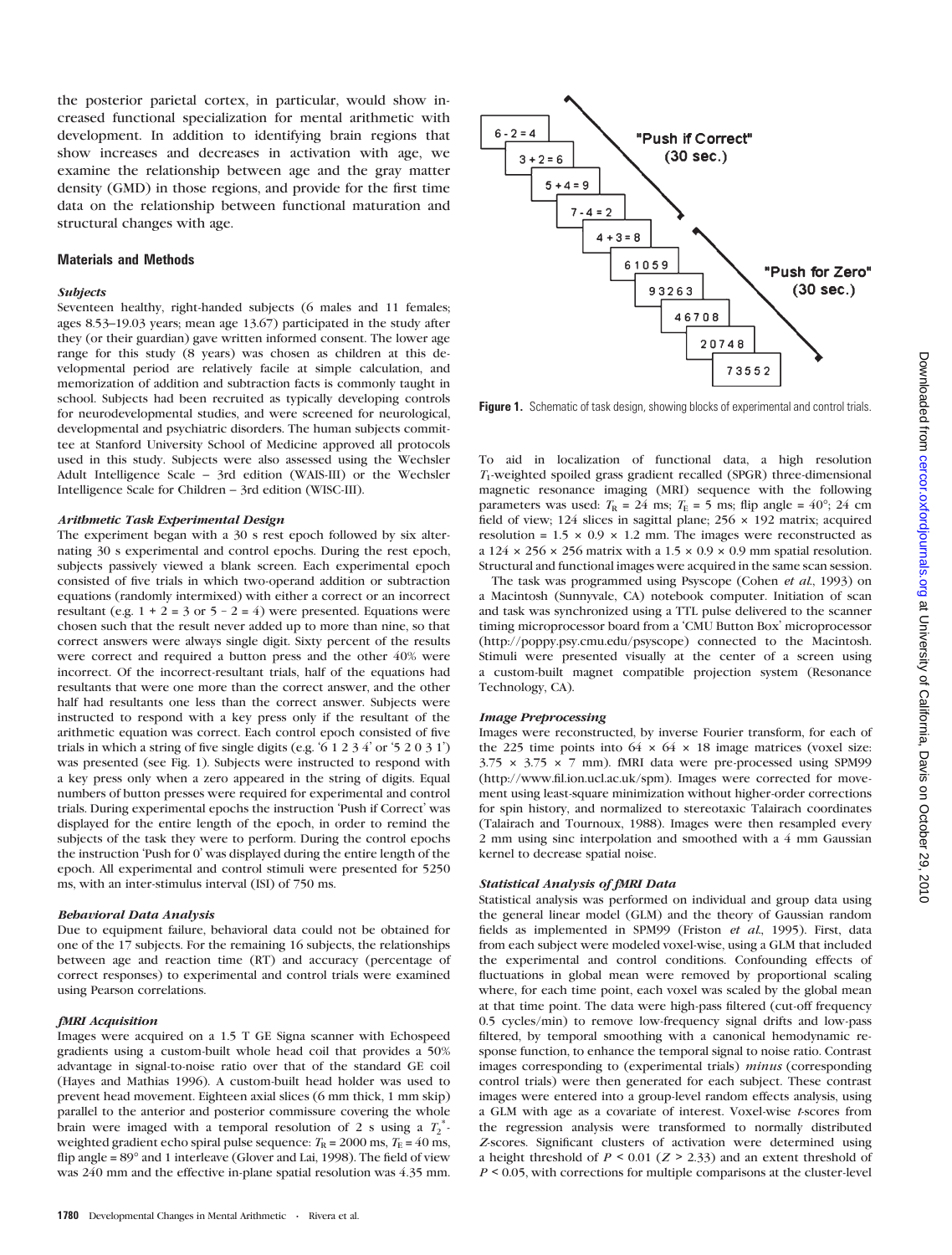(Poline et al., 1997). Activation foci were superposed on high-resolution  $T_1$ -weighted images and their locations interpreted using known neuroanatomical landmarks (Mai et al., 1997; Duvernoy and Bourgouin, 1999).

#### Structural and Functional Changes with Age

To investigate whether age-related changes in brain activation are associated with anatomical changes, we examined structural changes within the fMRI-activation clusters identified in the previous section. There were two sets of clusters — one that showed age-related increases in functional activation and a second set that showed agerelated decreases in functional activation. Within these functionalactivation clusters we used regression analysis to examine age-related changes in GMD. The normalized  $T_1$ -weighted images, created during the functional image pre-processing, were segmented (Ashburner and Friston, 2000), modulated by the spatial normalization parameters to correct for true gray matter volume, and the resultant gray matter images were smoothed using a Gaussian kernel. For each subject, gray matter intensities were globally normalized to 1 and voxel-wise intensities were averaged across all voxels in the functional-activation cluster. A parallel analysis also examined changes in fMRI activation in these clusters. For this purpose, voxel-wise *t*-scores were averaged across all voxels in the cluster. GMD without volume correction was also examined. The image pre-processing was identical to the volume gray matter images, with the exception that the images were not modulated by their normalization parameters. Results from the GMD analyses were nearly identical to the volume-corrected analyses and are not presented here.

# **Results**

#### Cognitive Assessment

The mean (M) and standard deviations (SDs) for the IQ scores were as follows: full-scale IQ,  $M = 111$ ,  $SD = 11.86$ ; verbal IQ, M = 112.24, SD = 13.87; performance IQ, M = 107.94, SD = 13.69. Regression correlation analyses showed no significant relationships between IQ and age, or between IQ and behavioral performance on the trials.

## Relation between Age and Behavioral Performance

Accuracy was 100% for all but three subjects, and the lowest accuracy was 87% (Fig. 2). Accuracy was not correlated with age in the experimental ( $r = 0.424$ ,  $P = 0.10$ ) or in the control trials ( $r = 0.140$ ,  $P = 0.60$ ). In contrast, there was a significant negative correlation between reaction time and age in both the experimental ( $r = -0.678$ ,  $P < 0.01$ ) and the control trials ( $r = -0.815$ ,  $P \le 0.001$ ). A direct comparison of reaction time versus age slopes in the experimental and control trials revealed no significant differences  $[F(1,14) = 0.0009; P = 0.97]$ .

# Relation between Age and Brain Activation

Significant positive correlations between age and activation (increased activation with age) emerged in two clusters in: (i) the left lateral occipital-temporal (LOT) cortex, including the left posterior inferior and middle temporal gyrus (BA 37/ 21), and left middle and inferior occipital gyri (BA 37/21); and (ii) the left supramarginal gyrus (SMG, BA 40) and left anterior intraparietal sulcus (BA 7), as shown in Table 1, and Figures 3 and 4.

Significant negative correlations between age and activation (decreased activation with age) were observed in five clusters in: (i) left and right superior frontal gyrus (BA 8) and middle frontal gyrus (BA 9/46), left inferior frontal gyrus (BA 11/47), and cingulate cortex (BA 24/32); (ii) bilateral basal ganglia including caudate, putamen and globus pallidus, nucleus accumbens, ventral pallidum, thalamus, and the substantia nigra; (iii) left medial temporal lobe, including the hippocampus and parahippocampal gyrus; (iv) brainstem; and (v) left anterior insula and frontal operculum, as shown in Table 1 and Figures 3 and 5.

# Relation between Brain Activation, Brain Structure and Age

We examined structural and functional changes in the two clusters, identified in Table 1, which showed increases in taskrelated activation with age. The relationship between GMD and age was first examined. No correlation was found between age and GMD in either left SMG cluster ( $r = 0.15$ ,  $P = 0.56$ ) or the left LOT cluster  $(r = -0.24, P = 0.35)$  (see Fig. 4*B*). A parallel analysis examined changes in task-related activation in these same clusters. Within the two clusters that showed age-related increases in activation, average t-scores showed significant changes with age: left LOT cluster ( $r = 0.75$ ,  $P < 0.0001$ ) and in the left SMG cluster ( $r = 0.88$ ,  $P < 0.0001$ ). These results confirm that age-related increases in functional activation do not arise from changes in GMD with age.

We then examined structural and functional changes in the five clusters, identified in Table 1, which showed decreases in task-related activation with age. No significant age-related GMD changes were present in four of the five clusters: basal ganglia cluster ( $r = -0.20$ ,  $P = 0.44$ ), left medial temporal lobe cluster  $(r = 0.30, P = 0.25)$ , brainstem cluster  $(r = -0.01, P = 0.96)$ , and the left insula/frontal operculum cluster ( $r = 0.32$ ,  $P = 0.20$ ) (see Fig. 5B). There was a significant increase in GMD with age in the left superior frontal gyrus cluster ( $r = 0.51$ ,  $P = 0.04$ ), A parallel analysis examined changes in task-related activation in these same clusters. The average  $t$ -scores showed significant decreases with age in all five clusters: left superior/middle frontal gyrus cluster ( $r = -0.82$ ,  $P < 0.0001$ ), basal ganglia cluster  $(r = -0.77, P \le 0.0003)$ , left medial temporal lobe cluster  $(r =$  $-0.78$ ,  $P < 0.0002$ ), brainstem cluster ( $r = -0.76$ ,  $P < 0.0004$ ) and left insula/frontal operculum cluster ( $r = -0.80$ ,  $P < 0.0001$ ). These results indicate that age-related decreases in functional activation are not associated with GMD changes in any region.

## **Discussion**

Our study provides evidence for significant changes in neural responses underlying the development of mental arithmetic in children and adolescents. During two-operand addition or subtraction trials, for which accuracy was comparable across age, there are both increases and decreases in activation with age, suggesting disparate levels and trajectories of functional maturation in particular brain regions. Older subjects demonstrated more activation in the left SMG and adjoining intraparietal sulcus. This brain area has been consistently implicated in mental arithmetic processing across a number of lesion, positron emission tomography and fMRI studies (Levin et al., 1996; Eliez et al., 2001; Rivera et al., 2002). Older subjects also demonstrated more activation in the left LOT, an area thought to important for visual word and symbol recognition (Hart et al., 2000; Price and Devlin, 2003, 2004; Cohen and Dehaene, 2004; Kronbichler et al., 2004). Younger subjects showed greater activation in the prefrontal cortex, including the dorsolateral prefrontal cortex (comprising BA 46 and 9 in the SFG and MFG) and ventrolateral prefrontal cortex (comprising BA 44, 45 and 47 in the IFG) as well as anterior cingulate cortex. Taken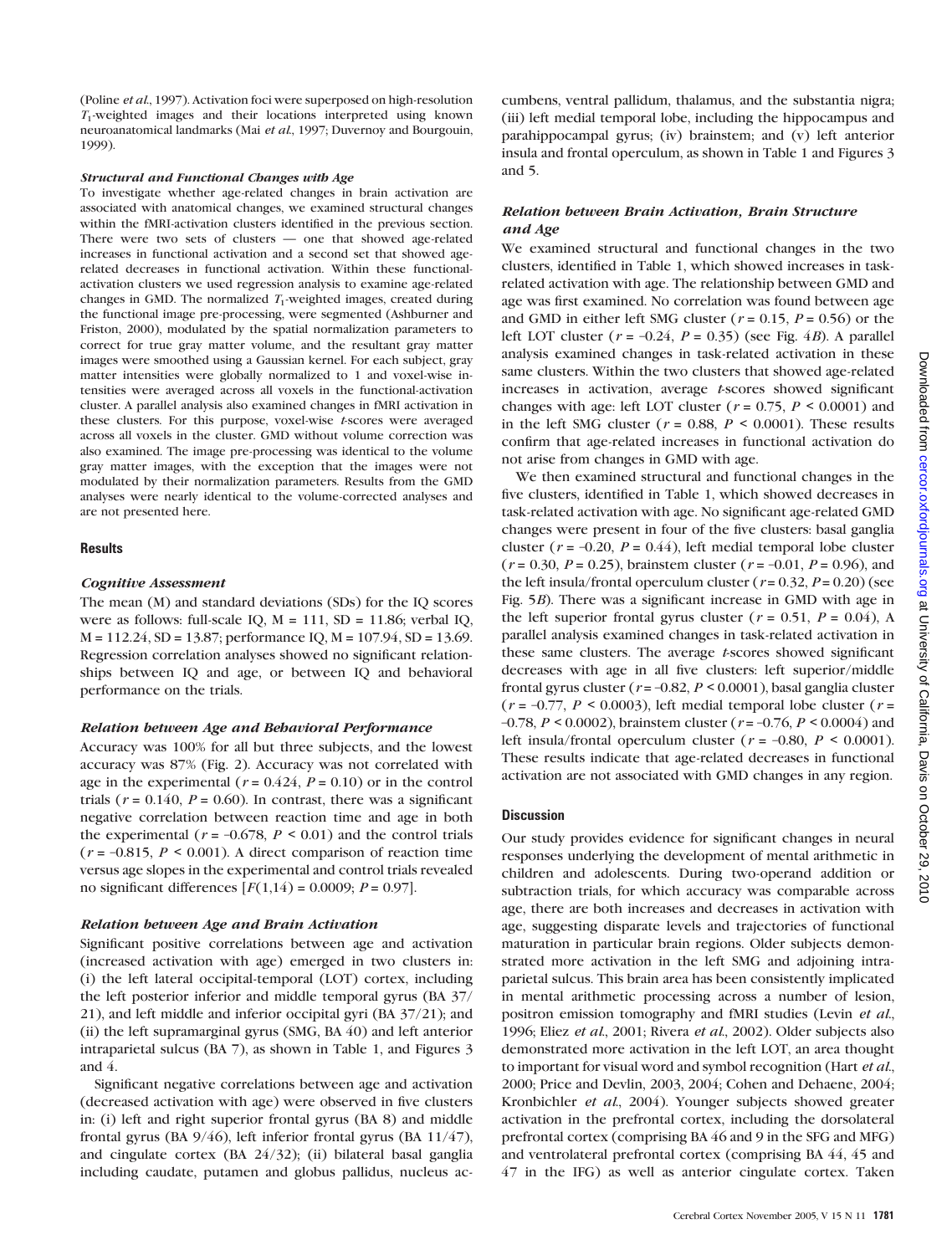

Figure 2. Correlation between age and  $(A)$  accuracy (top row) and  $(B)$  reaction time (bottom row) on mental arithmetic trials (left column) and the corresponding control trials (right column).

together, these findings suggest a process of increased functional specialization of the left posterior parietal cortex with age, with decreased dependence on working memory and attentional resources.

Our results provide new information about potential influences on age-related changes in brain activation, and help to further constrain the interpretation of our findings. The agerelated functional activation changes were clearly stronger than age-related GMD changes in the same regions, and suggest that the age-related functional changes appear to be a consequence of maturing neural systems, rather than specific changes in gray matter within each region. There are additional explanations for the GMD results. Sowell et al. (2003) reported age-related decreases in GMD within some of the regions examined in this study. Our sample may have failed to capture regional declines in GMD because of confounding influences of arithmetic ability and sulcal–gyral variability. Low GMD and increased sulcal–gyral variability in the parietal lobe has been reported in individuals with Turner syndrome who exhibited depressed parietal activation for addition tasks and poor math performance (Molko et al., 2003). Surprisingly, the only agerelated GMD finding was an increase in the superior and middle frontal cortex. Experience and expertise has been shown to increase GMD in jugglers (Draganski et al., 2004) and cab drivers (Maguire et al., 2003). The finding of increased GMD in the midst of decreases in task-related activation indicates that more efficient processing may result in part from structural maturation in these prefrontal regions. Interestingly, GMD differences were observed only in PFC regions that are known

to subserve control and inhibitory functions. It is therefore likely that the pattern of observed changes is related to the development of more automatized task performance.

The importance of accounting for performance differences across age has been noted in several recent developmental neuroimaging studies (Gaillard *et al.*, 2001; Klingberg *et al.*, 2002; Kwon et al., 2002; Schlaggar et al., 2002). Of particular concern is that an observed increase or decrease in brain activity may be due to performance differences rather than functional maturation with age. Because accuracy remained comparable across age, we are able to examine age-related changes in brain activation that are due to maturation of functional systems involved in mental arithmetic, unconfounded by the effects of changes in task accuracy. Accuracy levels reached asymptotic levels by age 8–10 in the experimental trials as well as the corresponding control trials; moreover, a direct comparison showed that accuracy versus age slopes in the experimental and control trials were not different. Reaction times showed significant changes with age in both the experimental and control trials. However, a direct comparison showed that the reaction times versus age slopes in the experimental and control trials were not significantly different, and that there was a difference only in the intercept, as shown in Figure 2. These findings validate our imaging results, in that they confirm that the children are just slower to react overall, even when they have no cognitive difficulty whatsoever executing the task. While these results clearly exclude the possibility that the developmental effects observed in our study are due to differences in accuracy, the effect of reaction time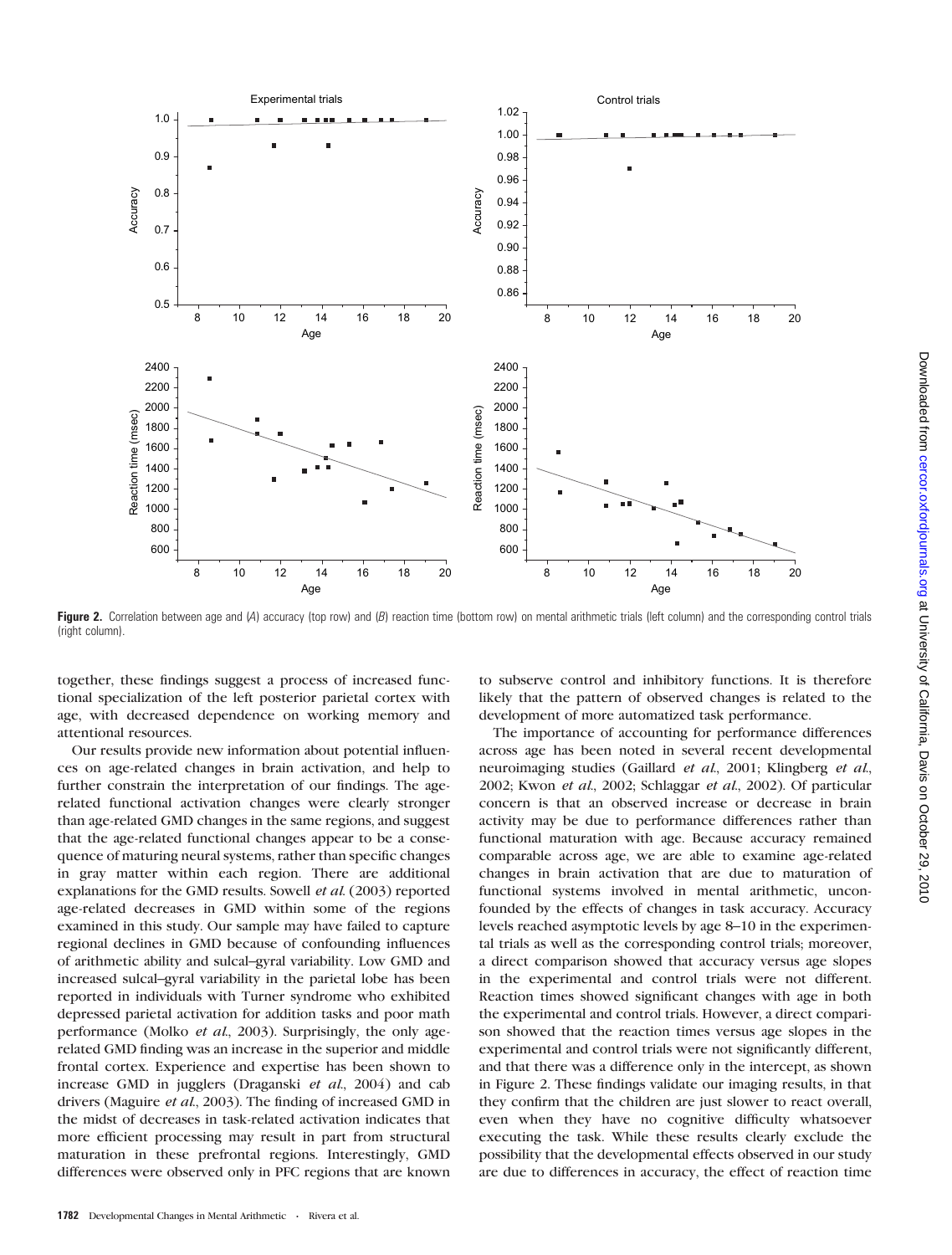## Table 1

Brain areas that showed significant positive or negative correlations with age during mental arithmetic  $(P < 0.01$ , corrected at the  $P < 0.05$  level for multiple comparisons)

| Comparison                                                     | Area                                                                                                                                                 | No. of voxels<br>in cluster | $Z_{\text{max}}$ | Peak coordinates |
|----------------------------------------------------------------|------------------------------------------------------------------------------------------------------------------------------------------------------|-----------------------------|------------------|------------------|
| Increases with age<br>$\text{(older} > \text{vounger)}$        | L lateral occipital-temporal cortex, including inferior and middle occipital gyrus (BA 19/37),<br>inferior and middle temporal gyrus (BA 37/21)      | 431                         | 3.87             | $-53. -68.7$     |
|                                                                | L supramarginal gyrus (BA 40), intra-parietal sulcus (BA 7)                                                                                          | 292                         | 4.02             | $-51, -37, 46$   |
| Decreases with age<br>$\frac{1}{\sqrt{2}}$ (younger $>$ older) | and R superior and middle frontal gyri (BA 9/46/8), L inferior frontal gyrus (BA 11/47),<br>L SMA (BA 6), L ACC (BA 24/32)                           | 2818                        | 4.09             | $-16, 59, 19$    |
|                                                                | and R basal ganglia, including caudate, putamen, globus pallidus, nucleus accumbens,<br>ventral striatum and pallidum, substantia nigra and thalamus | 1481                        | 4.72             | $-10, -4, -5$    |
|                                                                | L medial temporal lobe, including hippocampus, and parahippocampal gyrus and fusiform<br>gyrus                                                       | 344                         | 4.47             | $-32, -33, -2$   |
|                                                                | and R brainstem                                                                                                                                      | 256                         | 4.29             | $-10, -20, -17$  |
|                                                                | L insula, frontal operculum                                                                                                                          | 246                         | 4.12             | $-32.1 - 13$     |

For each significant cluster, region of activation, number of voxels activated, maximum Z-score and location of peak are shown.



Figure 3. (A) Brain areas that showed significant increases and decreases in activation with age on mental arithmetic trials  $(P< 0.01$ , corrected at the  $P< 0.05$  level for multiple comparisons). The red color scale shows areas of activation that are positively correlated with age, while the blue color scale shows areas of activation that are negatively correlated with age. (B) Surface rendering of significant increases (top) and decreases (bottom) in activation for mental arithmetic trails.

is more complex. If a region is activated by both experimental and control tasks, then the similarity of reaction time slopes suggests that age-related changes may be more directly related to functional maturation. If, on the other hand, a region is activated only by the experimental task, it is not possible to determine whether the age-related changes are related to reaction time changes or functional maturation.

While there was no difference in accuracy across age on these mental arithmetic problems, reaction time was negatively correlated with age. The age-related differences in reaction time observed in our study may be tied to changes in white matter development. It has been well documented that structural maturation of fiber tracts in the human brain, including an increase in the diameter and myelination of axons, occurs across development throughout childhood and adolescence (Giedd et al., 1999; Paus et al., 1999). Our findings are consistent with Kwon et al. (2002), who found that even on simple 'control' tasks, which younger subjects were performing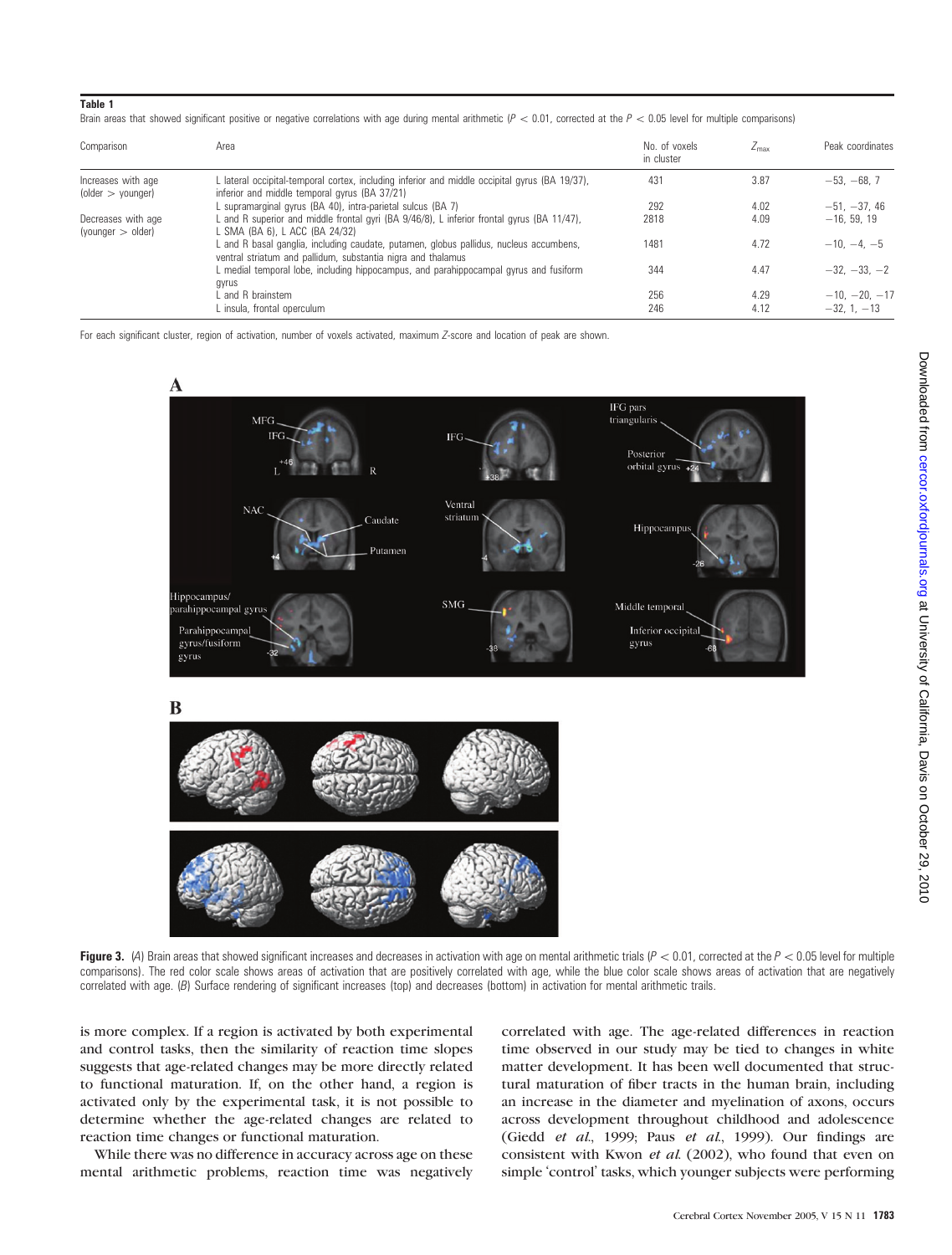

Figure 4. Contrasting functional and structural changes with age in the two clusters (see Table 1) that showed age-related increases in activation. (A) Age-related increases in brain responses in the left supramarginal gyrus and the left lateral occipital-temporal cortex. The t-scores representing mental arithmetic related activation (experimental trials minus the corresponding control trials) were averaged across voxels in each of the two clusters that showed age-related increases in activation (see Table 1). (B) In these functionalactivation clusters, no changes in gray matter density were observed.

as well as older subjects, reaction time continued to decrease with age; moreover, the slopes of reaction time versus age were almost identical for the simple control task and more complex cognitive tasks, just as we found here.

Increased activation with age was observed in the left parietal cortex, notably in the left SMG and adjoining intra-parietal sulcus. Lesions to this brain region are known to significantly disrupt performance in a number of mental arithmetic tasks, including simple addition and subtraction (see Kahn and Whitaker, 1991, for a review). Furthermore, these regions also consistently show activation in functional imaging studies of arithmetic reasoning (Warrington, 1982; Takayama et al., 1994; Burbaud et al., 1995; Levin et al., 1996; Rueckert et al., 1996; Dehaene, 1997; Dehaene et al., 1999; Menon et al., 2000d; Gruber et al., 2001; Simon et al., 2002). Indeed, using a task similar to the one used in the present study, Menon et al. (2000d) identified the left SMG and angular gyrus as key brain areas involved in numerical computation. We also detected increased activity with age in the adjoining angular gyrus, but this increase was not significant at the conservative (spatially corrected) thresholds used in our study. Simon et al. (2002) examined the topographical layout of a number of parietal lobe functions, including calculation, attention and language in adults, and have provided new evidence for specialization of the SMG gyrus and adjoining anterior IPS in arithmetic calculation. The precise locus of parietal lobe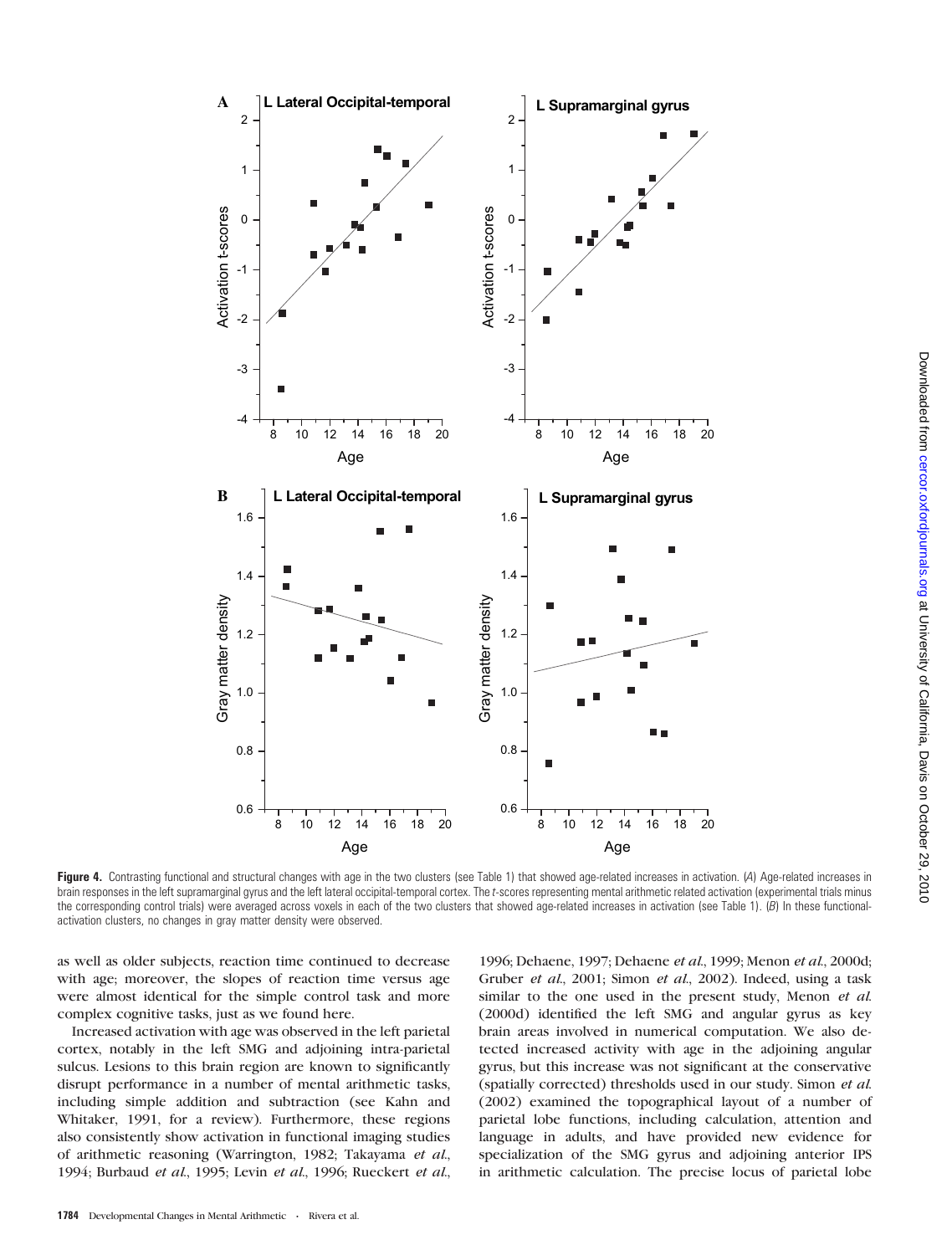

Figure 5. Contrasting functional and structural changes with age in the five clusters (see Table 1) that showed age-related decreases in activation. (A) Age-related decreases in brain responses were observed in the left superior frontal gyrus, left insula/frontal operculum, ventral striatum, medial temporal lobe, including hippocampus and the brain stem. (B) In these same clusters, no changes in gray matter density were observed. Other details as in Figure 4.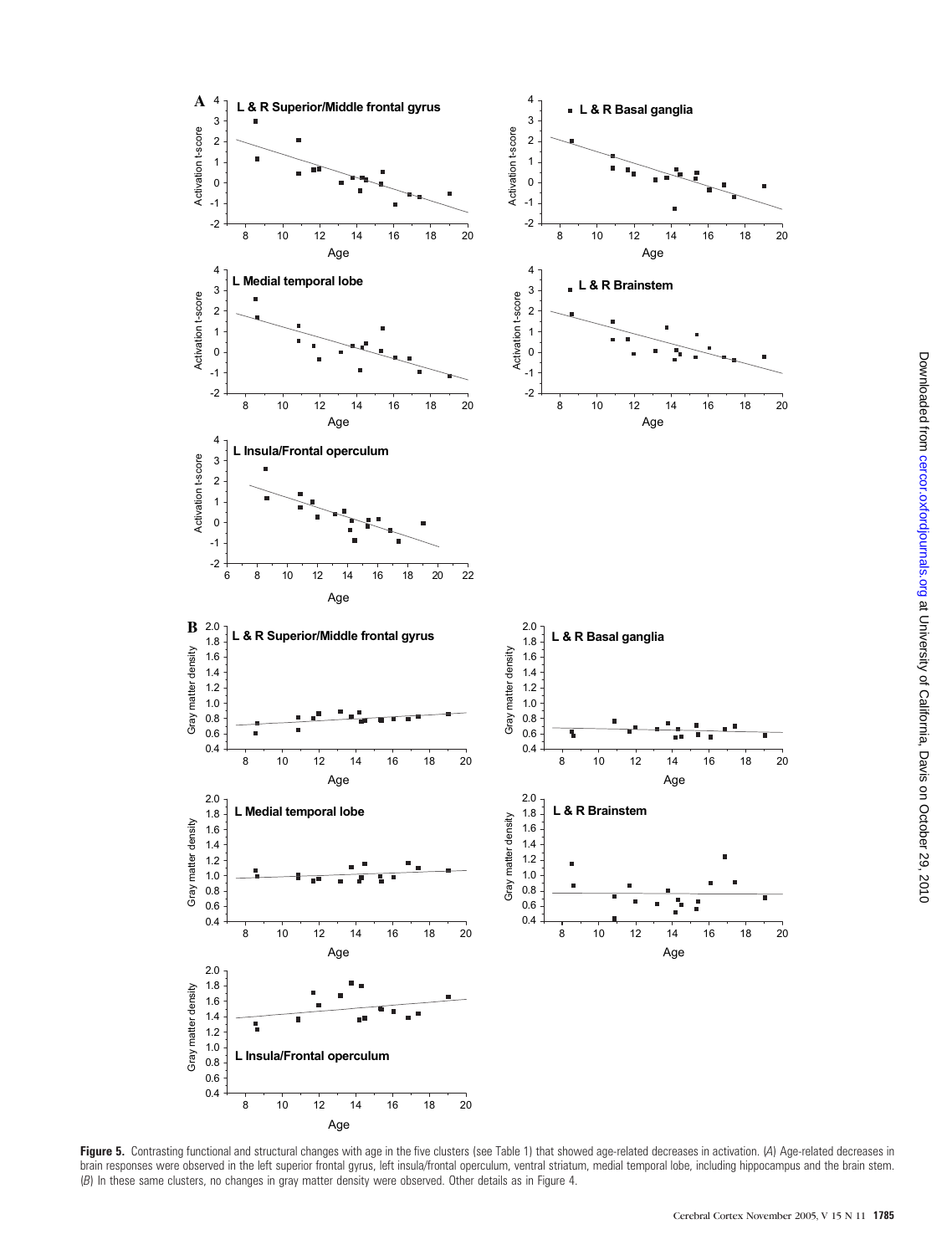regions that showed age-related increases in activation in our study is consistent with findings from the Simon et al. study. Taken together, our findings suggest that with age, children and adolescents develop increased functional specialization for mental arithmetic in focal regions of the left inferior parietal cortex. At first glance, this finding may appear to be inconsistent with one we previously reported for 'perfect performers' using a similar arithmetic calculation task (Menon et al., 2000c). In that study, we found that subjects who had 100% accuracy on the task (compared to those having <100% accuracy) showed significantly less activation in the left angular gyrus. While the current study suggests that activity in the left parietal cortex increases with age, which presumably is also associated with functional optimization, it is important to note that the 'performers' in the previous report (Menon et al., 2000c) were adult college students, who would constitute a group of 'very optimized', expert performers, as opposed to the subjects in the present developmental study. Other possibilities for the discrepancy include: (i) developmental increases in the angular gyrus are gradual; and (ii) relationship between performance and activation in this region is a nonlinear one, with increased activation to a certain level of performance, and decreased activation with further consolidation and expertise.

The only other brain region that showed increased activation with age was the left LOT cortex. This region has been implicated in a number of cognitive–symbolic functions, including graphic–verbal conversions (Sevostianov et al., 2002) as well as the abstract categorization of visually presented alphabetic symbols (Gros et al., 2001). It has been suggested that this region may be involved in passing lexical representations of arithmetic symbols to the parietal cortex in a format that facilitates numerical calculation and computation (Pinel et al., 2001). Lesion studies have shown that damage to these temporal-parietal-occipital areas in the left hemisphere can result in a disturbance in symbolic reasoning, including those leading to deficits in the performance of simple mental arithmetic (Luria, 1966; Martins et al., 1999; Jung et al., 2001). Our findings suggest that efficient engagement of this distributed neural network increases with age.

Our findings may also shed light on the current debate about the presence of a visual word form area (VWFA) in the same region. While some have argued that the so-called VWFA is specialized for processing visual words and pseudowords (Mechelli *et al.*, 2003) or the perception and sequencing of letters (Cohen et al., 2002; McCandliss et al., 2003; Cohen and Dehaene, 2004) others have maintained that this area also subserves a number of tasks that do not engage visual word form processing, such as naming colors, naming pictures, reading Braille, repeating auditory words and making manual action responses to pictures of meaningless objects (Price and Devlin, 2003). The peak of our LOT cluster was at  $y = -68$ , 8 mm from the 'average' (but within the range,  $y = -43$  to  $-70$ ) identified as being 'VWFA proper' by Cohen et al. (2002). And although it is more posterior than any of the 18 studies reviewed in Price and Devlin (2003), it is within 8 mm of the most posterior  $y$ -coordinate reported there as well. Our finding of increased of increased activation of the left LOT with age suggests that the VWFA area may also be responsible for mapping symbolic information during arithmetic processing, suggesting that this area is not unique to visual word form processing.

Although reliance on fact retrieval is thought to increase with age, we did not see increased activation with age in frontal regions known to be associated with retrieval. We believe this has to do with the differences in the nature of the retrieval required in our mental arithmetic task. Studies reporting prefrontal retrieval-related activation tend to require high levels of controlled retrieval in which subjects were required to remember lists of words or pictures that were recently learned (e.g. Velanova et al., 2003). The mental arithmetic task used in our study, on the other hand, requires more automatic, long-term fact retrieval — a process that appears to primarily engage the parietal cortex. Consistent with the argument that the right PFC may be more closely related to controlled and effortful retrieval, it was the younger subjects who showed greater activation in this region. Such an interpretation is also supported by lesion studies showing that left posterior, not frontal, lesions are particularly prone to produce impairments in arithmetic fact retrieval.

Decreased activation with age was observed in the prefrontal cortex, including bilateral superior and middle frontal gyrus, and left inferior frontal gyrus and frontal operculum. In adults, these regions are reliably activated across several different types of mental arithmetic tasks (Burbaud et al., 1995; Rueckert et al., 1996; Dehaene et al., 1999; Kazui et al., 2000; Rickard et al., 2000; Gruber et al., 2001; Rivera et al., 2002), and they appear to subserve auxiliary functions related to calculation. For instance, Menon et al. (2000d) observed a main effect of rate of stimulus presentation in the prefrontal cortex, while the main effect of calculation difficulty was found in the SMG and the angular gyrus. Similarly, two other studies found that similar bilateral prefrontal cortical regions are activated during calculation as well as during non-mathematical tasks (Gruber et al., 2001; Simon et al., 2002), suggesting that these regions are not specific to mental arithmetic, but rather play a more general supporting role in these tasks. As in our previous study (Menon et al., 2000d), it has also been reported that exact calculation predominantly elicited activation of the left dorsal angular gyrus, and furthermore suggested that the more complex the calculation tasks were (i.e. those requiring compound calculation, where direct retrieval of simple table facts is not sufficient to solve the problem), the more they activated left inferior frontal areas known to be associated with linguistic as well as working memory functions (Gruber et al., 2001). Thus, the negative correlation between age and activation in the prefrontal cortex observed in our study may be due to the fact that younger subjects require comparatively more working memory and/or allocation of attentional resources to complete the task of calculating the arithmetic equations, which are presumably less automatic than they are for older subjects. Taken together, these results provide evidence for maturation of prefrontal cortex functions that contribute to the development of mental arithmetic skills, a finding consistent with a considerable body of behavioral research which has shown a direct relationship between mental arithmetic performance and working memory capacity, especially in children (Siegel and Ryan, 1989; Wolters et al., 1990; Logie et al., 1994; Adams and Hitch, 1997; McLean and Hitch, 1999; Klein and Bisanz, 2000).

It should be noted that the finding of decreased recruitment of the prefrontal cortex with age stands in apparent opposition to the maturational pattern of the brain, given the ample existing evidence that the frontal cortex is the last to develop (Huttenlocher, 1990; Segalowitz and Davies, 2004). Indeed,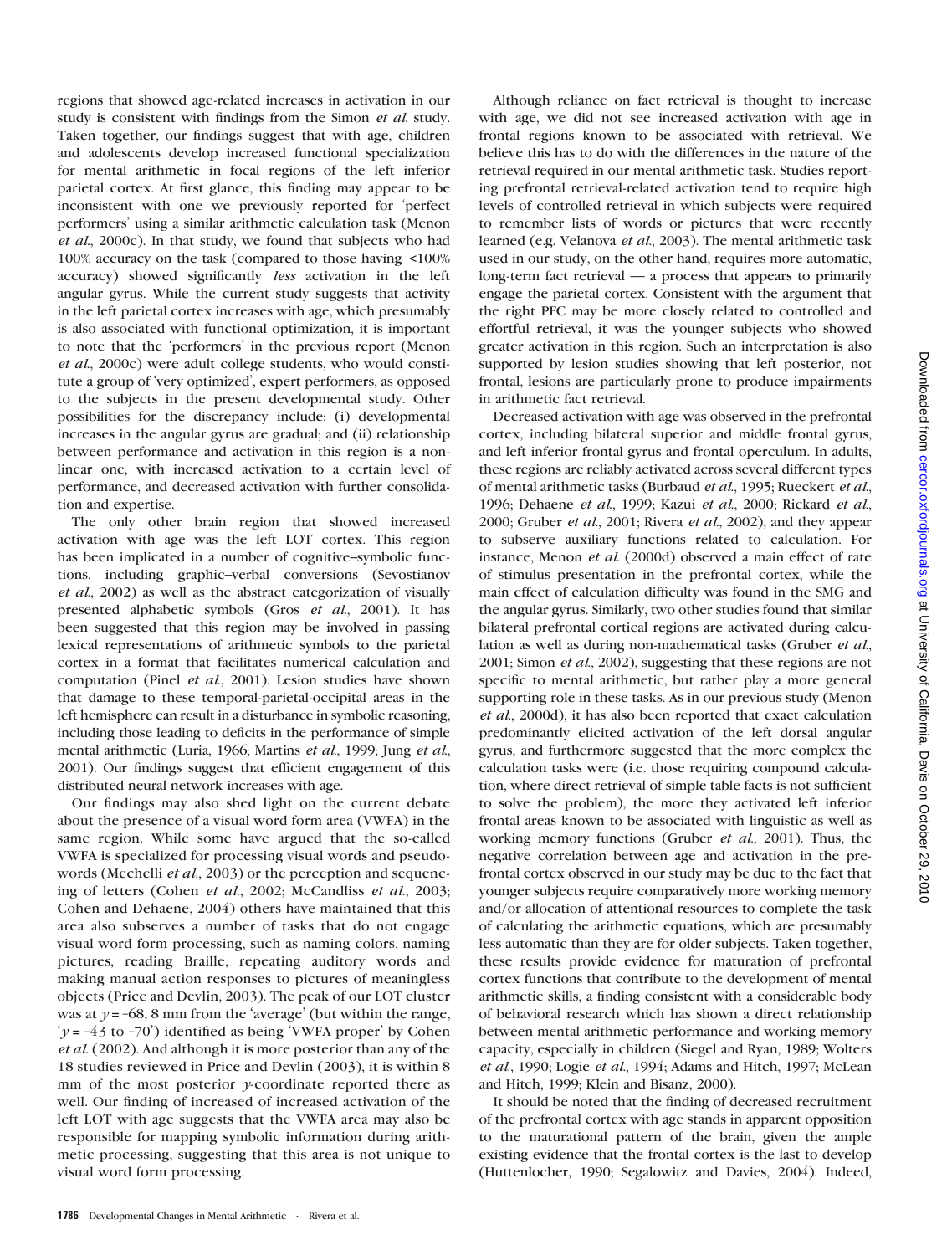other developmental studies report a pattern of increased recruitment of the frontal cortex with age for skills such as word reading (e.g. (Simos et al., 2001; Schlaggar et al., 2002; Turkeltaub et al., 2003), response inhibition (Booth et al., 2003) and working memory (Kwon et al., 2002). We believe that one difference between these findings and our own is that the function being played by the prefrontal cortex with respect to simple arithmetic calculation is an *auxilliary*, rather than a primary one. Because with development, as discussed earlier, reliance on counting and other reconstructive strategies is gradually replaced by more automatic memory retrieval, it follows that reliance on prefrontal executive processes such as working memory, interference control and strategic planning should accordingly decrease.

Younger children also showed greater activation in the left hippocampus and parahippocampal gyrus. Interestingly, decreases were also observed in the dorsal basal ganglia, including the caudate and putamen. Both the hippocampus and the parahippocampal gyrus are known to play a major role in retrieval of facts and rules from memory (Squire et al., 2004). Additionally, it also is possible that since the parahippocampal gyrus mediates convergence of high-level input from visual association cortex into the hippocampus (Suzuki and Amaral, 1994), this allows for persistence of representations in shortterm memory (Eichenbaum, 2000). The increased activation seen in this region in younger subjects may reflect the greater recruitment of medial temporal lobe resources to sustain appropriate memory representations. The greater medial temporal lobe activation in younger subjects also may reflect generalized novelty effects. With increased experience and exposure, medial temporal lobe activations may decrease as stimuli appear less novel (Menon et al., 2000e). The basal ganglia are known to be critical for procedural memory (Ghilardi et al., 2000), i.e. memory for procedures and habits, and this region also plays a role in maintenance of information in working memory (Menon et al., 2000a). Furthermore, the medial temporal lobe and dorsal basal ganglia memory systems are known to engage the prefrontal cortex, which plays a role in the executive and control processes involved in declarative and working memory. All of these three regions showed greater activation in children. Parallel increases in the hippocampus and basal ganglia activation in children have also been recently reported in a task involving overriding a learned action in favor of a new one (Casey et al., 2002). Taken together, these findings provide evidence for the greater involvement of and greater reliance on memory functions subserved by the hippocampus and the basal ganglia in our younger participants. It is possible that greater activation of these areas in children reflects immature memory functions required for mental arithmetic. Furthermore, these regions may compensate for the lack of appropriate functional specialization of the parietal cortex during mental arithmetic. Such a view is consistent with our finding of parallel age-related increases in left parietal cortex.

Finally, an intriguing finding of our study involves a set of ventral basal ganglia regions that showed decreased activation with age. This includes the left substantia nigra, ventral striatum, nucleus accumbens and ventral pallidum. There have been numerous studies implicating these regions as part of a dopaminergic system (Schultz, 1997; Gardner and Vorel, 1998; Ashby et al., 1999; Breiter and Rosen, 1999; Everitt et al., 1999; Kalivas and Nakamura, 1999; Knutson et al., 2000; Thomas et al., 2000; Fried et al., 2001; Rilling et al., 2002) that plays a key role in reward and reinforcement and are also important in the development of motivated behaviors and habit formation (Haber, 2003). Interestingly, when we examined (unpublished) data from a separate three-operand arithmetic task, we found no such age-related changes in activation. Our results suggest that the two-operand equations, on which the children performed well, were relatively more rewarding to the younger subjects. Such a view is consistent with the hypothesis that positive affect is associated with increased brain dopamine levels, which in turn helps to improve cognitive functioning (Ashby et al., 1999). Alternatively, or perhaps simultaneously, increased dopamine neurotransmission may be involved in learning, reinforcement of behavior, attention and sensorimotor integration (Koepp et al., 1998). We are among the first to report developmental changes in these mesencephalic structures during cognitive processing (see also Casey et al., 2002). These results were unexpected, and warrant further investigation with appropriate experimental designs.

One interesting issue concerns the direction of the fMRI signal changes that drive the observed age-related correlations. Positive correlations, for example, between age and brain responses may arise a combination of three factors: (i) increased experimental task-related activation in older subjects; (ii) increased control task-related activation in younger subjects; or (iii) suppressed responses, i.e. deactivation  $vis\hat{a}vis$ a low-level baseline (Greicius et al., 2003) in younger subjects. We found that the positive correlations observed in our study arose in part from increased experimental task-related activation in older subjects, typically aged 14 and above. The decreased experimental task-related activation in the younger subjects may arise from either increased control task-related activation in younger subjects, or from increased deactivation in younger subjects. Future studies will use additional control conditions, including a passive baseline 'rest' condition, to tease out the relative contributions of these factors to the observed developmental changes. Similar considerations apply to developing a better understanding of the observed negative correlations as well. The neural processes underlying activation and deactivation in imaging studies are poorly understood (Logothetis, 2003). Nevertheless, it is clear that there are significant developmental differences in the functional properties of brain regions that are recruited during mental arithmetic.

Our study provides evidence for specific neurodevelopmental changes in mental arithmetic. Because basic arithmetic reasoning is one of the most fundamental cognitive skills that children need to master, the implications of our findings are potentially wide-ranging. It is through examination and elucidation of the unfolding of complex distributed networks involved that we can begin to understand the typical development of arithmetic reasoning, and to develop methods for understanding disorders such as developmental dyscalculia.

## **Notes**

This research was supported by a grant from the NIH (HD40761) to V.M.

Address correspondence to V. Menon, Program in Neuroscience and Department of Psychiatry and Behavioral Sciences,401 Quarry Road, Stanford University School of Medicine, Stanford, CA 94305-5719, USA. Email: menon@stanford.edu.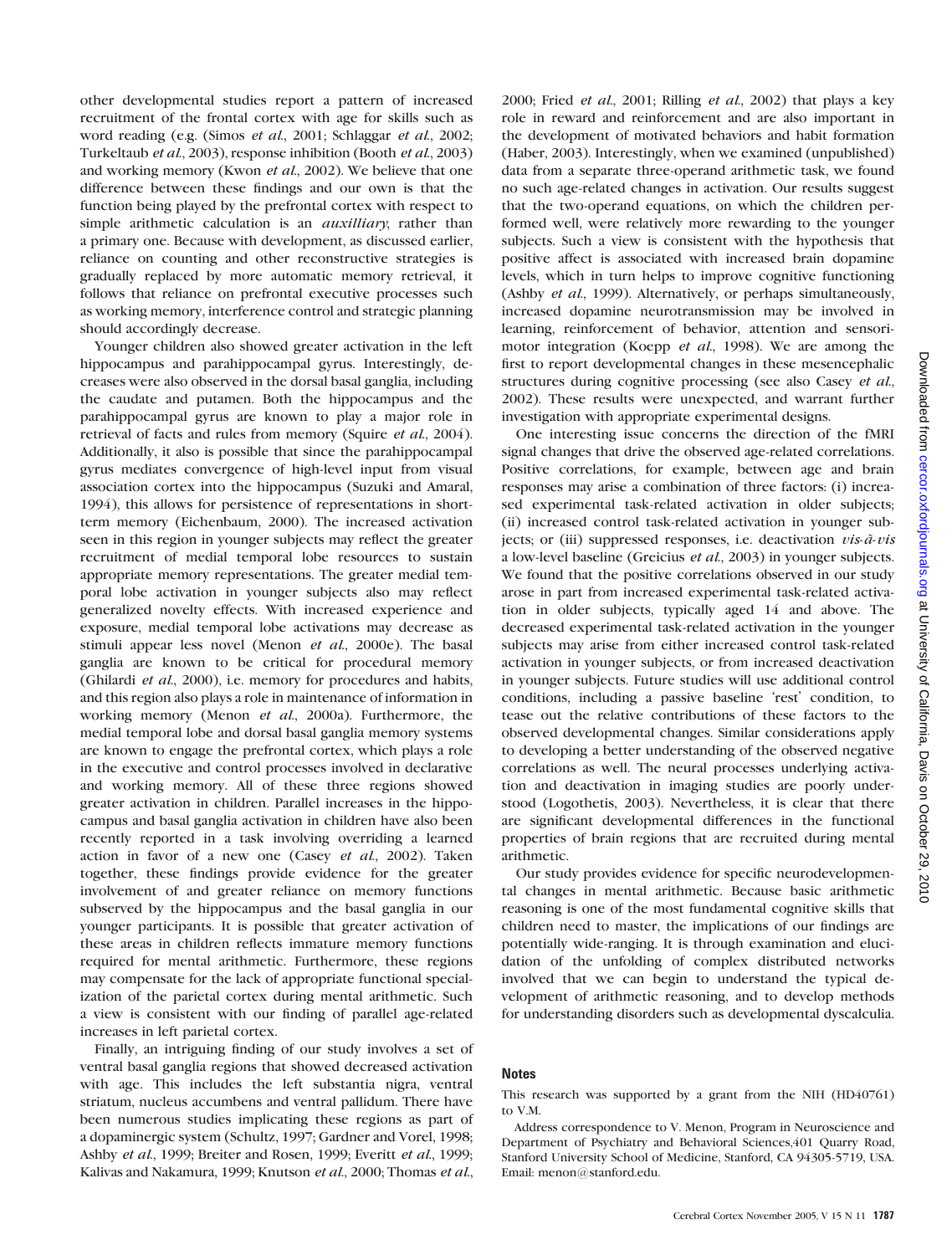## **References**

- Adams JW, Hitch GJ (1997) Working memory and children's mental addition. J Exp Child Psychol 67:21–38.
- Ashburner J, Friston KJ (2000) Voxel-based morphometry the methods. Neuroimage 11:805–821.
- Ashby FG, Isen AM, Turken AU (1999) A neuropsychological theory of positive affect and its influence on cognition. Psychol Rev 106:529–550.
- Ashcraft MH (1982) The development of mental arithmetic: a chronometric approach. Dev Rev 2:213–236.
- Ashcraft MH, Battaglia J (1978) Cognitive arithmetic: evidence for retrieval and decision processes in mental addition. J Exp Psychol Hum Learn Mem 4:527–538.
- Ashcraft MH, Fierman BA, Bartolotta R (1984) The production and verification tasks in mental addition: An empirical comparison. Dev Rev 4:157–170.
- Baroody AJ (1992) The development of kindergartners' mental-addition strategies. Learn Indiv Differ 4:215–235.
- Baroody AJ, Gannon KE, Berent R, Ginsburg HP (1984) The development of basic formal mathematics abilities. Acta Paedol 1:133–150.
- Benson DF, Weir WF (1972) Acalculia: acquired anarithmetia. Cortex 8:465–472.
- Booth JR, Burman DD, Meyer JR, Lei Z, Trommer BL, Davenport ND, Li W, Parrish TB, Gitelman DR, Mesulam MM (2003) Neural development of selective attention and response inhibition. Neuroimage 20:737–751.
- Breiter HC, Rosen BR (1999) Functional magnetic resonance imaging of brain reward circuitry in the human. Ann NY Acad Sci 877:523–547.
- Burbaud P, Degreze P, Lafon P, Franconi JM, Bouligand B, Bioulac B, Caille JM, Allard M (1995) Lateralization of prefrontal activation during internal mental calculation: a functional magnetic resonance imaging study. J Neurophysiol 74:2194–2200.
- Burbaud P, Camus O, Guehl D, Bioulac B, Caille JM, Allard M (1999) A functional magnetic resonance imaging study of mental subtraction in human subjects [In Process Citation]. Neurosci Lett 273:195–199.
- Burbaud P, Camus O, Guehl D, Bioulac B, Caille J, Allard M (2000) Influence of cognitive strategies on the pattern of cortical activation during mental subtraction. A functional imaging study in human subjects. Neurosci Lett 287:76–80.
- Casey BJ, Thomas KM, Davidson MC, Kunz K, Franzen PL (2002) Dissociating striatal and hippocampal function developmentally with a stimulus-response compatibility task. J Neurosci 22:8647–8652.
- Cipolotti L, Butterworth B, Denes G (1991) A specific deficit for numbers in a case of dense acalculia. Brain 114:2619–2637.
- Cohen JD, MacWhinney B, Flatt M, Provost J (1993) PsyScope: a new graphic interactive environment for designing psychology experiments. Behav Res Methods Instrum Comput 25:257–271.
- Cohen L, Dehaene S (2004) Specialization within the ventral stream: the case for the visual word form area. Neuroimage 22:466–476.
- Cohen L, Dehaene S, Chochon F, Lehericy S, Naccache L (2000) Language and calculation within the parietal lobe: a combined cognitive, anatomical and fMRI study. Neuropsychologia 38:1426–1440.
- Cohen L, Lehericy S, Chochon F, Lemer C, Rivaud S, Dehaene S (2002) Language-specific tuning of visual cortex? Functional properties of the Visual Word Form Area. Brain 125:1054–1069.
- Dehaene S (1997) The number sense: how the mind creates mathematics. New York: Oxford University Press.
- Dehaene S, Cohen L (1991) Two mental calculation systems: a case study of severe acalculia with preserved approximation. Neuropsychologia 29:1045–1054.
- Dehaene S, Spelke E, Pinel P, Stanescu R, Tsivkin S (1999) Sources of mathematical thinking: behavioral and brain-imaging evidence. Science 284:970–974.
- Draganski B, Gaser C, Busch V, Schuierer G, Bogdahn U, May A (2004) Neuroplasticity: changes in grey matter induced by training. Nature 427:311–312.
- Duvernoy HM, Bourgouin P (1999) The human brain: surface, threedimensional sectional anatomy with MRI, and blood supply. Wien and New York: Springer Verlag.
- Eichenbaum H (2000) Hippocampus: mapping or memory? Curr Biol 10:R785–R787.
- Eliez S, Blasey CM, Menon V, White CD, Schmitt JE, Reiss AL (2001) Functional brain imaging study of mathematical reasoning abilities in velocardiofacial syndrome (del22q11.2) Genet Med 3:49–55.
- Everitt BJ, Parkinson JA, Olmstead MC, Arroyo M, Robledo P, Robbins TW (1999) Associative processes in addiction and reward. The role of amygdala-ventral striatal subsystems. Ann NY Acad Sci 877:412–438.
- Fasotti L, Eling PA, Bremer JJ (1992) The internal representation of arithmetical word problem sentences: frontal and posterior-injured patients compared. Brain Cogn 20:245–263.
- Fried I, Wilson CL, Morrow JW, Cameron KA, Behnke ED, Ackerson LC, Maidment NT (2001) Increased dopamine release in the human amygdala during performance of cognitive tasks. Nat Neurosci 4:201–206.
- Friston K, Holmes A, Worsley K, Poline J, Frith CD, Frackowiak RSJ (1995) Statistical parametric maps in functional imaging: a general linear approach. Hum Brain Mapp 2:189–210.
- Gaillard WD, Grandin CB, Xu B (2001) Developmental aspects of pediatric fMRI: considerations for image acquisition, analysis, and interpretation. Neuroimage 13:239–249.
- Gardner EL, Vorel SR (1998) Cannabinoid transmission and rewardrelated events. Neurobiol Dis 5:502–533.
- Geary DC, Widaman KF, Little TD (1986) Cognitive addition and multiplication: evidence for a single memory network. Mem Cognit 14:478–487.
- Ghilardi M, Ghez C, Dhawan V, Moeller J, Mentis M, Nakamura T, Antonini A, Eidelberg D (2000) Patterns of regional brain activation associated with different forms of motor learning. Brain Res 871:127–145.
- Giedd JN, Blumenthal J, Jeffries NO, Castellanos FX, Liu H, Zijdenbos A, Paus T, Evans AC, Rapoport JL (1999) Brain development during childhood and adolescence: a longitudinal MRI study. Nat Neurosci 2:861–863.
- Glover GH, Lai S (1998) Self-navigated spiral fMRI: interleaved versus single-shot. Magn Res Med 39:361–368.
- Grafman J, Passafiume D, Faglioni P, Boller F (1982) Calculation disturbances in adults with focal hemispheric damage. Cortex 18:37–49.
- Greicius MD, Krasnow B, Reiss AL, Menon V (2003) Functional connectivity in the resting brain: a network analysis of the default mode hypothesis. Proc Natl Acad Sci USA 100:253–258.
- Groen GJ, Parkman JM (1972) A chronometric analysis of simple addition. Psychol Rev 79:329–343.
- Gros H, Boulanouar K, Viallard G, Cassol E, Celsis P (2001) Eventrelated functional magnetic resonance imaging study of the extrastriate cortex response to a categorically ambiguous stimulus primed by letters and familiar geometric figures. J Cereb Blood Flow Metab 21:1330–1341.
- Gruber O, Indefrey P, Steinmetz H, Kleinschmidt A (2001) Dissociating neural correlates of cognitive components in mental calculation. Cereb Cortex 11:350–359.
- Haber S (2003) Integrating motivation and cognition into the basal ganglia of action. In: Mental and behavioral dysfunction in movement disorders (Bedard M, Agid Y, Chouinard S, Fahn S, Korczyn A, Lesperance P, eds). Totowa, NJ: Humana Press.
- Hart J Jr, Kraut MA, Kremen S, Soher B, Gordon B (2000) Neural substrates of orthographic lexical access as demonstrated by functional brain imaging. Neuropsychiatry Neuropsychol Behav Neurol 13:1–7.
- Hayes C, Mathias C (1996) Improved brain coil for fMRI and high resolution imaging. Presented at ISMRM 4th Annual Meeting Proceedings, New York.
- Henschen S (1920) Klinische und anatomische beitraege sur pathologie des Gehirns. Stockholm: Nordiska Bokhandeln.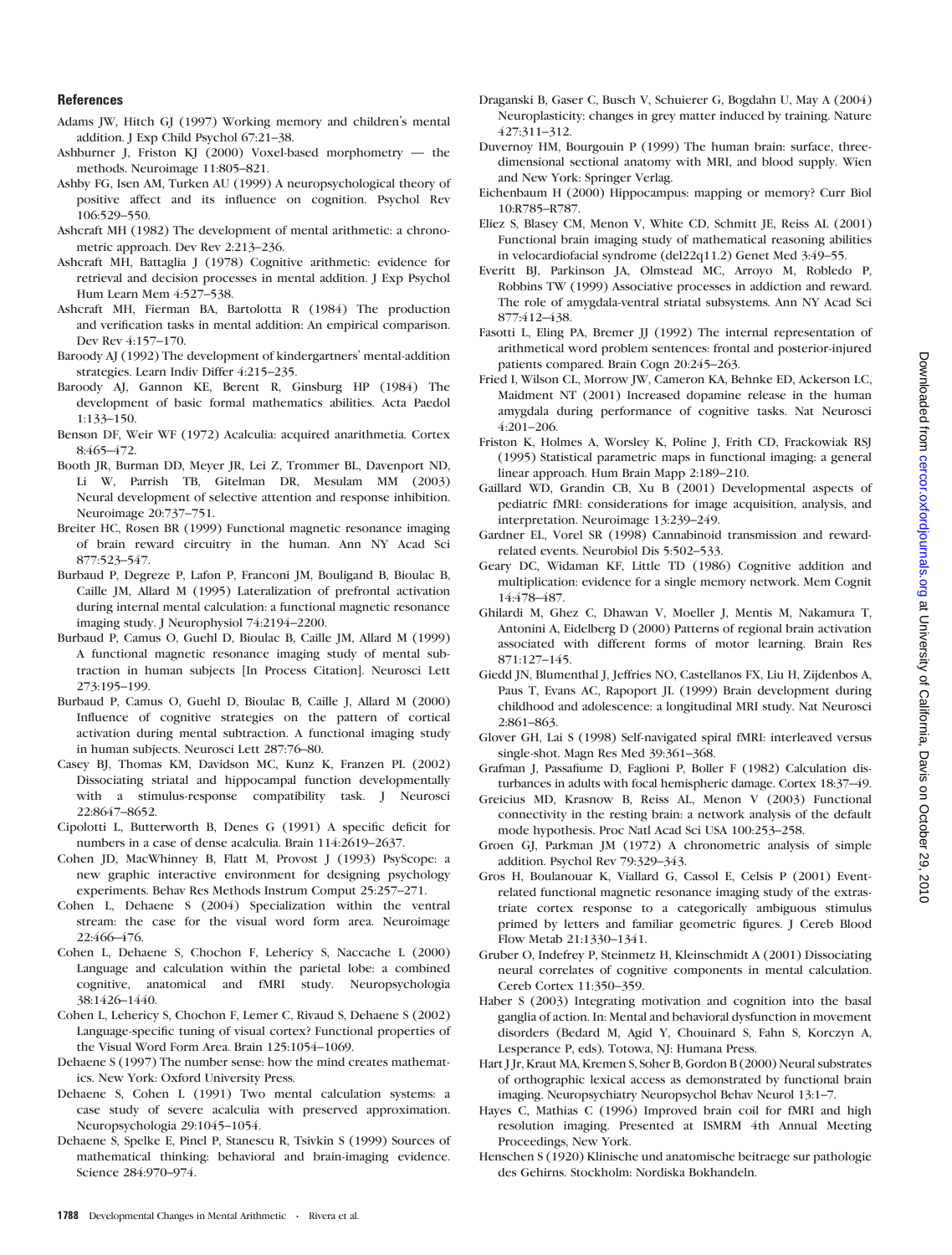- Huttenlocher PR (1990) Morphometric study of human cerebral cortex development. Neuropsychologia 28:517–527.
- Jung RE, Yeo RA, Sibbitt WL, Jr., Ford CC, Hart BL, Brooks WM (2001) Gerstmann syndrome in systemic lupus erythematosus: neuropsychological, neuroimaging and spectroscopic findings. Neurocase 7:515–521.
- Kahn HJ, Whitaker HA (1991) Acalculia: an historical review of localization. Brain Cogn 17:102–115.
- Kalivas PW, Nakamura M (1999) Neural systems for behavioral activation and reward. Curr Opin Neurobiol 9:223–7.
- Kazui H, Kitagaki H, Mori E (2000) Cortical activation during retrieval of arithmetical facts and actual calculation: a functional magnetic resonance imaging study. Psychiatry Clin Neurosci 54:479–485.
- Klein JS, Bisanz J (2000) Preschoolers doing arithmetic: the concepts are willing but the working memory is weak. Can J Exp Psychol 54:105–116.
- Klingberg T, Forssberg H, Westerberg H (2002) Increased brain activity in frontal and parietal cortex underlies the development of visuospatial working memory capacity during childhood. J Cogn Neurosci 14:1–10.
- Knutson B, Westdorp A, Kaiser E, Hommer D (2000) FMRI visualization of brain activity during a monetary incentive delay task. Neuroimage 12:20–27.
- Koepp MJ, Gunn RN, Lawrence AD, Cunningham VJ, Dagher A, Jones T, Brooks DJ, Bench CJ, Grasby PM (1998) Evidence for striatal dopamine release during a video game. Nature 393:266–268.
- Kronbichler M, Hutzler F, Wimmer H, Mair A, Staffen W, Ladurner G (2004) The visual word form area and the frequency with which words are encountered: evidence from a parametric fMRI study. Neuroimage 21:946–953.
- Kwon H, Reiss AL, Menon V (2002) Neural basis of protracted developmental changes in visuo-spatial working memory. Proc Natl Acad Sci USA 99:13336–133341.
- Lampl Y, Eshel Y, Gilad R, Sarova-Pinhas I (1994) Selective acalculia with sparing of the subtraction process in a patient with left parietotemporal hemorrhage. Neurology 44:1759–1761.
- LeFevre J-A, Bisanz J, Mrkonjic L (1988) Cognitive arithmetic: evidence for obligatory activation of arithmetic facts. Mem Cognit 16:45–53.
- Levin HS, Scheller J, Rickard T, Grafman J, Martinkowski K, Winslow M, Mirvis S (1996) Dyscalculia and dyslexia after right hemisphere injury in infancy. Arch Neurol 53:88–96.
- Logie RH, Gilhooly KJ, Wynn V (1994) Counting on working memory in arithmetic problem solving. Mem Cognit 22:395–410.
- Logothetis NK (2003) The underpinnings of the BOLD functional magnetic resonance imaging signal. J Neurosci 23:3963–3971.
- Luria AR (1966) The higher cortical functions in man. New York: Basic Books.
- Maguire EA, Spiers HJ, Good CD, Hartley T, Frackowiak RS, Burgess N (2003) Navigation expertise and the human hippocampus: a structural brain imaging analysis. Hippocampus 13:250–259.
- Mai JK, Assheuer J, Paxinos G (1997) Atlas of the human brain. London: Academic Press.
- Martins IP, Ferreira J, Borges L (1999) Acquired procedural dyscalculia associated to a left parietal lesion in a child. Neuropsychol Dev Cogn Sect C Child Neuropsychol 5:265–273.
- McCandliss BD, Cohen L, Dehaene S (2003) The visual word form area: expertise for reading in the fusiform gyrus. Trends Cogn Sci 7:293–299.
- McCarthy RA, Warrington EK (1988) Evidence for modality-specific meaning systems in the brain. Nature 334:428–430.
- McLean JF, Hitch GJ (1999) Working memory impairments in children with specific arithmetic learning difficulties. J Exp Child Psychol 74:240–260.
- Mechelli A, Gorno-Tempini ML, Price CJ (2003) Neuroimaging studies of word and pseudoword reading: consistencies, inconsistencies, and limitations. J Cogn Neurosci 15:260–271.
- Menon V, Anagnoson RT, Glover GH, Pfefferbaum A (2000a) Basal ganglia involvement in memory-guided movement sequencing. Neuroreport 14:3641–3645.
- Menon V, Rivera SM, White CD, Eliez S, Glover GH, Reiss AL (2000b) Functional optimization of arithmetic processing in perfect performers. Cogn Brain Res 9:343–345.
- Menon V, Rivera SM, White CD, Eliez S, Glover GH, Reiss AL (2000c) Functional optimization of arithmetic processing in perfect performers. Brain Res Cogn Brain Res 9:343–345.
- Menon V, Rivera SM, White CD, Glover G, Reiss AL (2000d) Dissociating prefrontal and parietal cortex activation during arithmetic processing. Neuroimage 12:357–365.
- Menon V, White CD, Eliez S, Glover GH, Reiss AL (2000e) Analysis of distributed neural system involved in spatial, novelty and memory processing. Hum Brain Mapp 11:117–129.
- Menon V, Mackenzie K, Rivera SM, Reiss AL (2002) Prefrontal cortex involvement in processing incorrect arithmetic equations: evidence from event-related fMRI. Hum Brain Mapp 16:119–130.
- Miller K, Perlmutter M, Keating D (1984) Cognitive arithmetic: comparison of operations. J Exp Psychol Learn Mem Cogn 10:46–60.
- Molko N, Cachia A, Riviere D, Mangin JF, Bruandet M, Le Bihan D, Cohen L, Dehaene S (2003) Functional and structural alterations of the intraparietal sulcus in a developmental dyscalculia of genetic origin. Neuron 40:847–858.
- Ojemann GA (1974) Mental arithmetic during human thalamic stimulation. Neuropsychologia 12:1–10.
- Paus T, Zijdenbos A, Worsley K, Collins DL, Blumenthal J, Giedd JN, Rapoport JL, Evans AC (1999) Structural maturation of neural pathways in children and adolescents: in vivo study. Science 283:1908–1911.
- Pinel P, Dehaene S, Riviere D, LeBihan D (2001) Modulation of parietal activation by semantic distance in a number comparison task. Neuroimage 14:1013–1026.
- Poline JB, Worsley KJ, Evans AC, Friston KJ (1997) Combining spatial extent and peak intensity to test for activations in functional imaging. Neuroimage 5:83–96.
- Price CJ, Devlin JT (2003) The myth of the visual word form area. Neuroimage 19:473–481.
- Price CJ, Devlin JT (2004) The pro and cons of labelling a left occipitotemporal region: 'the visual word form area'. Neuroimage 22:477–479.
- Rickard TC, Bourne LE Jr (1996) Some tests of an identical elements model of basic arithmetic skills. J Exp Psychol Learn Mem Cogn 22:1281–1295.
- Rickard TC, Romero SG, Basso G, Wharton C, Flitman S, Grafman J (2000) The calculating brain: an fMRI study. Neuropsychologia 38:325–335.
- Rilling J, Gutman D, Zeh T, Pagnoni G, Berns G, Kilts C (2002) A neural basis for social cooperation. Neuron 35:395–405.
- Rittle-Johnson B, Siegler RS (1998) The relation between conceptual and procedural knowledge in learning mathematics: a review. In: The development of mathematical skills (Donlan C, ed.), pp. 75–110. Hove: Psychology Press/Taylor & Francis.
- Rivera SM, Menon V, White CD, Glaser B, Reiss AL (2002) Functional brain activation during arithmetic processing in females with fragile X Syndrome is related to FMR1 protein expression. Hum Brain Mapp 16:206–218.
- Roland PE, Friberg L (1985) Localization of cortical areas activated by thinking. J Neurophysiol 53:1219–1243.
- Rosselli M, Ardila A (1989) Calculation deficits in patients with right and left hemisphere damage. Neuropsychologia 27:607–617.
- Rueckert L, Lange N, Partiot A, Appollonio I, Litvan I, Le Bihan D, Grafman J (1996) Visualizing cortical activation during mental calculation with functional MRI. Neuroimage 3:97–103.
- Schlaggar BL, Brown TT, Lugar HM, Visscher KM, Miezin FM, Petersen SE (2002) Functional neuroanatomical differences between adults and school-age children in the processing of single words. Science 296:1476–1479.
- Schultz W (1997) Dopamine neurons and their role in reward mechanisms. Curr Opin Neurobiol 7:191–197.
- Segalowitz SJ, Davies PL (2004) Charting the maturation of the frontal lobe: an electrophysiological strategy. Brain Cogn 55:116–133.